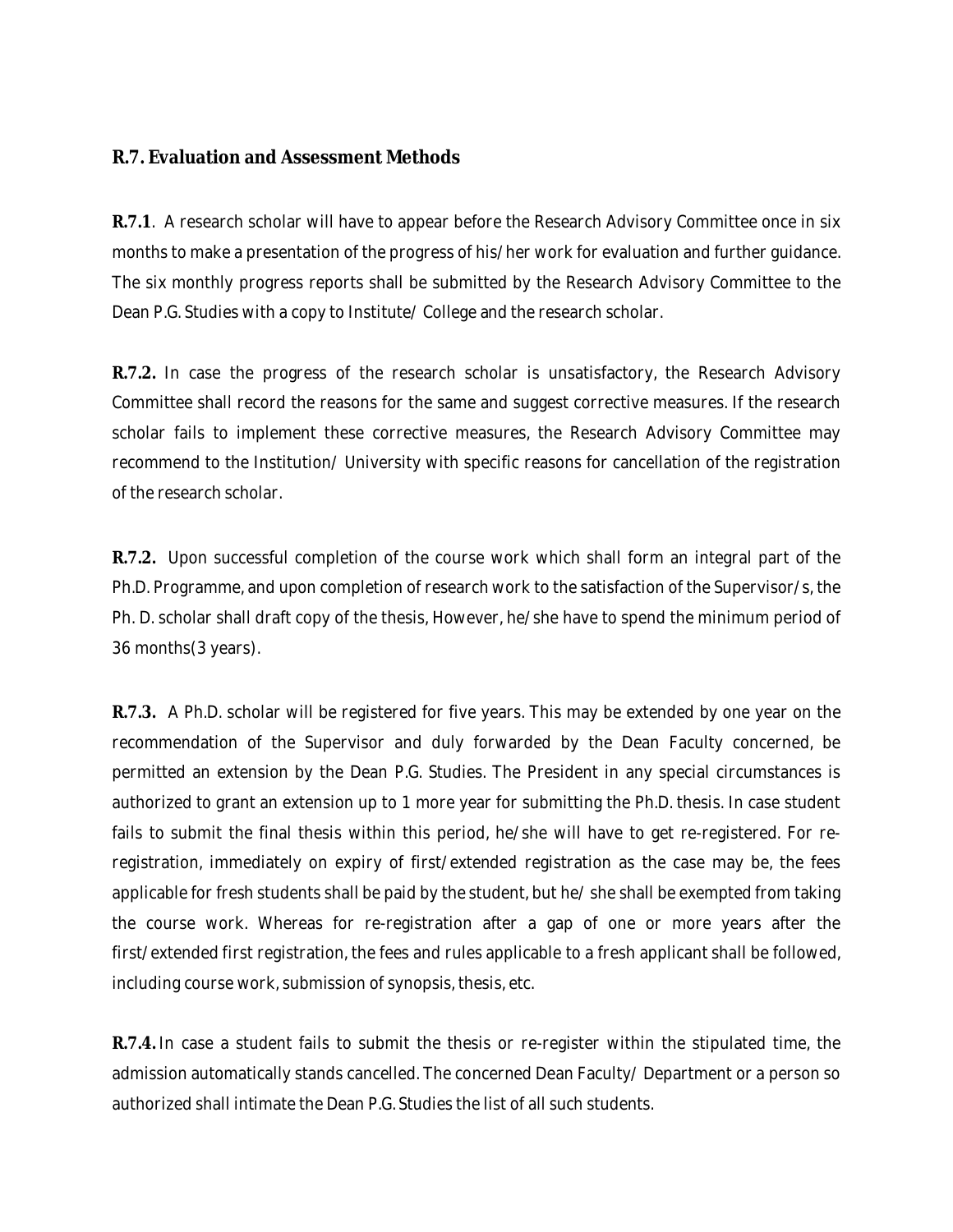**R.7.5. (A)**The Ph. D. student need to publish from his/her thesis minimum of two research paper in peer reviewed refereed journal with ISSN of national/ international repute and make two paper presentations in conferences/seminars before the submission of the dissertation/thesis for adjudication and produce evidence for the same in the form of acceptance letter and registration receipt of the publication, presentation certificates and/or reprints before the submission of the final drafted thesis for the award of Ph.D. degree.

**R.7.5. (B)** The Research Paper published by the scholar on Ph.D. Research Work should include the names of the Supervisor/ Co-supervisor as author along with the name of the Scholar

**R.7.5. (C)** The scholar should write down his/ her designation in the Research Paper published on Ph.D. Research Work as - Research Scholar, Faculty/ Department of Pacific Academy of Higher Education and Research University, Udaipur.

**R.7.5. (D)** Prior to Submission of the Thesis, the student shall make a Pre-Ph.D. Presentation in the Faculty/ Research Advisors Committee that may be open to all faculty members and research students, for getting feedback and comments which may be suitably incorporated into the draft thesis under the advice of the Supervisor/s.

**R.7.6.** The Academic Council (or its equivalent body) of the Institution shall evolve a mechanism using well developed software and gadgets to detect plagiarism and other forms of academic dishonesty. While submitting for evaluation, the dissertation/thesis shall have an undertaking from the research scholar and a certificate from the Research Supervisor attesting to the originality of the work, vouching that there is no plagiarism and that the work has not been submitted for the award of any other degree/diploma of the same Institution where the work was carried out, or to any other Institution.

**R.7.7.** The Ph. D. student needs to submit five copies of drafted thesis to the University along with four soft copies of thesis through proper channel.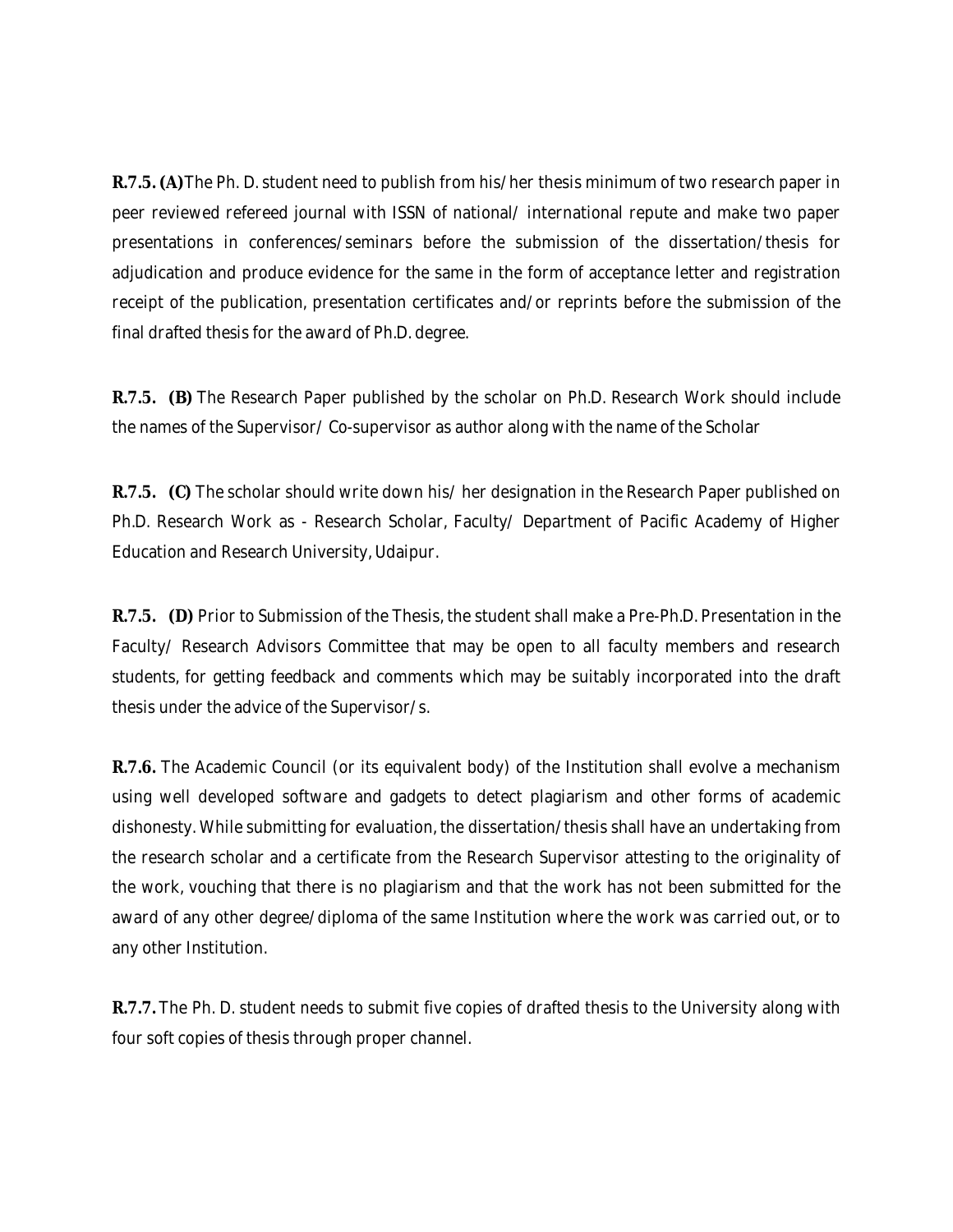**R.7.8.** The Ph.D. thesis submitted by a research scholar shall be evaluated by his/her Research Supervisor and at least two external examiners, who are not in employment of the Institution/College. It shall be upto the University to decide to have one examiner from outside the country though it is not mandatory to have one examiner from outside the country.

**R.7.9.** The supervisor should submit a panel of six examiners to the Dean P.G. Studies for the evaluation of the thesis. The Dean P.G. Studies shall recommend it to the President of the University for the Appointment of two experts out of the panel of examiners submitted by the Supervisor.

**R.7.10.** The panel of examiners submitted by the supervisor for evaluation of the thesis shall be of Professor or Associate Professor or Equivalent from any recognized university/institute. However, priority may be given to the Professor while submitting the panel of examiner.

**R.7.11.** A panel of examiner submitted by the supervisor for evaluation of the thesis shall be strictly from external university and also it should not be a local university where the Pacific Academy of Higher Education and Research University is situated.

**R.7.12.** The appointed examiner shall not be of the first blood relation of the candidate.

**R.7.13.** The examiners shall examine the thesis and submit their reports independently within 2 months of the receipt of the same by them.

**R.7.14.** On receipt of satisfactory evaluation reports, the Ph.D. student shall undergo a formal presentation and viva - voce examination by at least one of the external examiners appointed for the evaluation of thesis and the Supervisor, which shall be open to the teachers and research scholars as observers. Open discussions may be encouraged after completion of the formal viva – voce by the examiner.

**R.7.15.** If the performance of the candidate at viva –voce examination is not satisfactory, he/she may be permitted to re-appear for the viva – voce examination within a period as specified by Dean